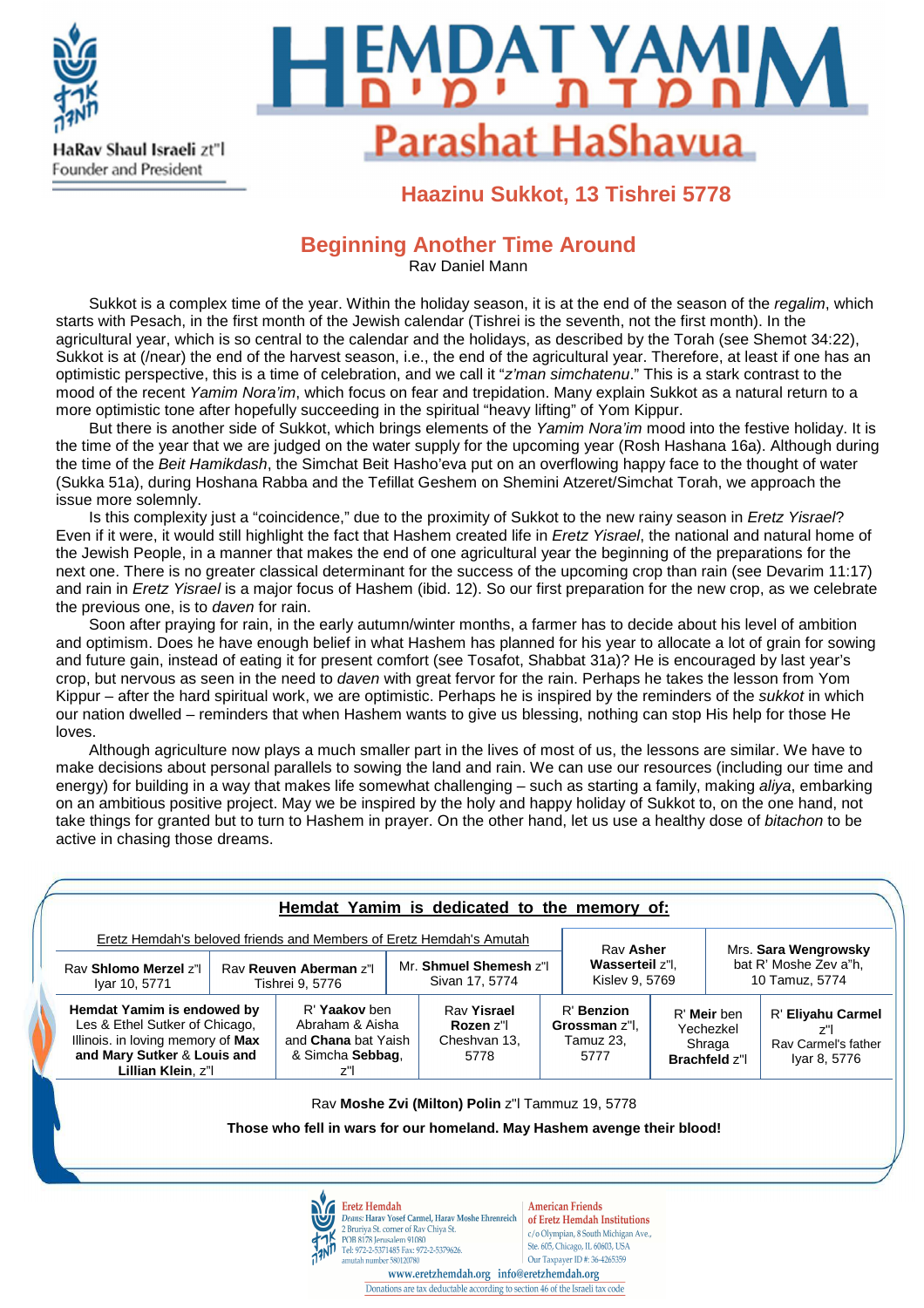

# **Ask the Rabbi**

by Rav Daniel Mann

### **Tying Up the Arba Minim on Yom Tov**

**Question:** Last year, I forgot to prepare the *arba'a minim* before Yom Tov and just put them in the koysheklach without tying anything. If this happens again, what can and should I do to prepare them on Yom Tov?

**Answer:** At first glance, your question is answered directly by very basic sources. The Shulchan Aruch (Orach Chayim 651:1, based on Sukka 33b) rules: "If they were not tied together before Yom Tov or [the knot] came apart, it is not possible to tie them with a full knot but rather with an aniva (bow knot)." The Rama (ad loc.) cites an alternative – to wrap the *lulav* leaf around the three species and then tuck its head underneath. However, we should discuss some other factors about the process, including how koysheklach, used by Ashkenazim, affect the situation.

One question is whether what you did is different and inferior to the normal situation. There is a machloket Tannaim whether there is a full halachic obligation of egged – to tie the minim together (Sukka 33a). According to the opinion that it is required, it must be a halachic knot, the type that is forbidden to make on Shabbat/Yom Tom (ibid. 33b). While we pasken like the opinion that egged is not fully required, it is still a mitzva to have them tied up – in order to "beautify" (=nov) the mitzva (ibid. 33a). The Shulchan Aruch (ibid.) rules that this is normally to be done with a double knot. It is unclear if the Rama (ibid.), who gave the idea of wrapping and tucking, meant this only for when it is done on Yom Tov or it can even be done regularly (see Mishna Berura 651:11).

These opinions correspond to two approaches to what the *gemara* meant by rejecting the need for egged but urging some level of it due to noy. One approach is that the noy is in having the minim tied up together, the same way practically as egged, just that it is not as crucial. According to this, you ostensibly missed out by not being able to make a knot. The second approach is that there is a different criterion, which is aesthetic, and a halachic knot is not an independent value.

These approaches find expression in the machloket about koysheklach, which developed a few hundred years ago in Ashkenaz lands. There were some, including the Chatam Sofer (Sukka 36b), who say that noy in this context follows halachic grounds of egged, and therefore if the koysheklach are not wound firmly by a halachic knot, they are insufficient. Supporters of koysheklach respond in one of two ways: 1) Since egged is not needed, noy follows aesthetic criteria, according to which koysheklach exceed a simple double knot; 2) Koysheklach contain permanent intricate knots, and it makes no difference whether one tied a knot around the *minim* or whether the *minim* were slipped into an existing knot (or set thereof). (See more on the latter distinction in the Harerei Kedem notes to Mikraei Kodesh (Frank), Sukka II, p. 106-108). These questions also relate to the *machloket* about whether or not it makes a difference if the minim are bound together by one who is obligated in *arba'a minim* (see Mishna Berura 649:14).

According to the "practical" approach, what you did was fine, if you attached the koysheklach firmly to the lulav, preferably by wrapping or making a bow knot with a *lulav* leaf. According to the knot approach, what you did was only okay b'dieved.

Another issue is what to do if you did not remember to detach *lulav* leaves from the *lulav* before Yom Tov. Although muktzeh for the mitzva does not apply until the *lulav* has been used (see Mikraei Kodesh (Harari), Arba'a Minim 9:7), there is a machloket whether removing a leaf from a *lulav* to be used for this purpose is considered like making a kli (see ibid. 24). They certainly should not be cut to size or made into rings before attaching to the *lulav* on Yom Tov (ibid. 23, ftnt. 65; see Piskei Teshuvot 651:3). Realize that the more important connection is the one that holds the three minim together, whereas the two or three on the *lulav* are a later idea (Rama ibid.).

#### **Do not hesitate to ask any question about Jewish life, Jewish tradition or Jewish law.**





We are happy to present our fourth volume of "Living the Halachic Process". The book offers a compilation of questions and answers from our "Ask the Rabbi" project. Sources for the answers can be downloaded from our website. **Special price for Hemdat Yamim readers: \$20**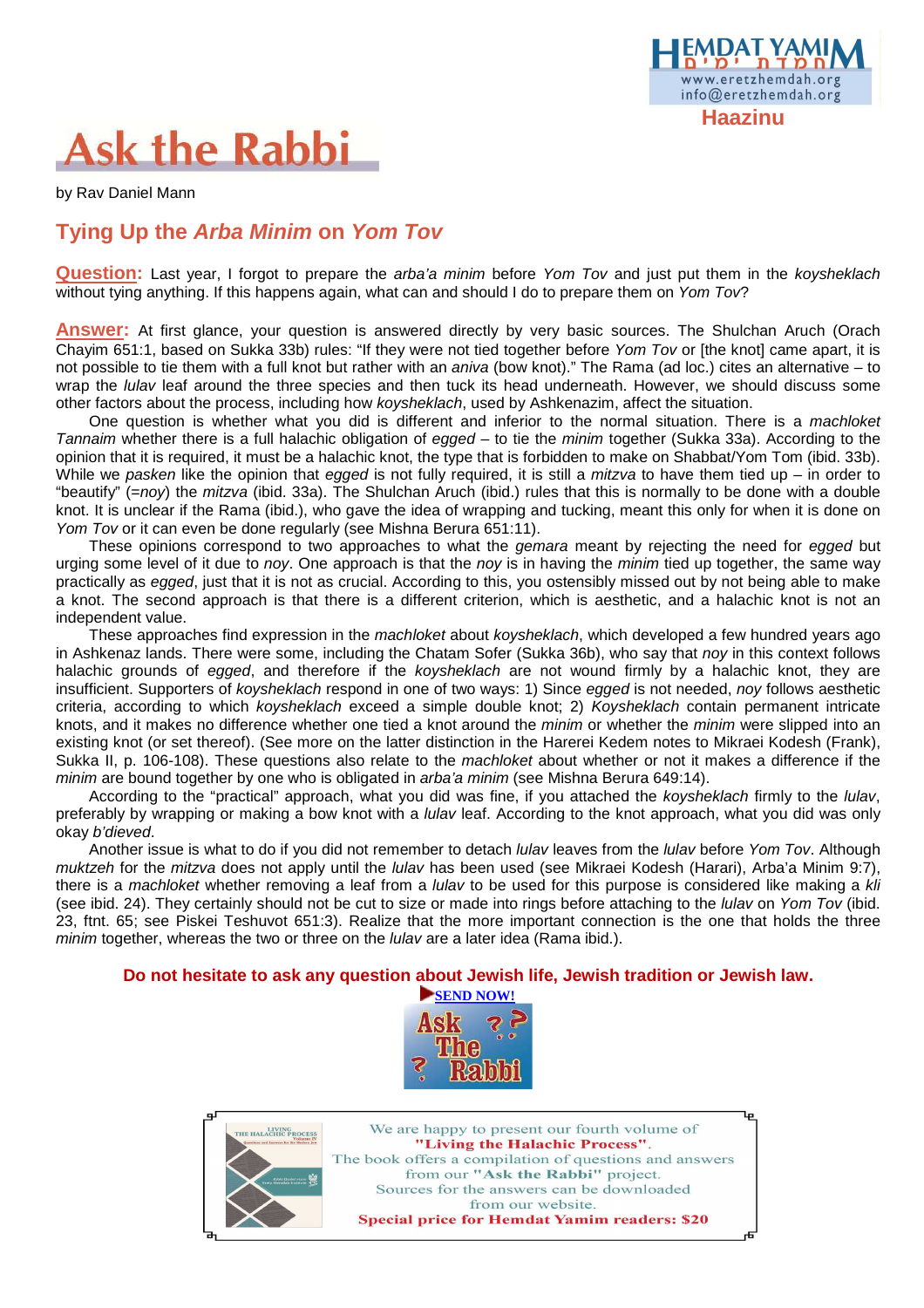## www.eretzhemdah.org info@eretzhemdah.org  **Haazinu**

# in Ava

(from the writings of Harav Avraham Yitzchak Hakohen Kook, z.t.l)

### **True Happiness of the Highest and Almost Highest Levels**

(condensed from Ein Ayah, Shabbat 6:114)

**Gemara:** There is a story of R. Akiva, who made a party for his son. For each glass of wine they brought, he said: "Wine and life according to the Rabbis; life and wine according to the Rabbis and according to their students."

**Ein Ayah:** Happiness is connected to wine, as it says: "Wine shall make the heart of man happy" (Tehillim 104:15). The spiritual happiness of the spirit is the crown of the truth of the Rabbis.

It is not some specific thing, action, or matter that is studied that causes Torah scholars of the highest level to be happy. Rather, they are in an ongoing state of happiness. Happiness from their connection to Hashem is itself the root of these scholars' souls, and this connection is beyond all the value of life. It is from this joy that their spiritual and practical lives cull their aura and the influence that comes from the special light.

The greatest of the Rabbis would have been able to elevate themselves even farther than they did in the spiritual joy that transcends life if they did not have to stay connected to their students, whose lives are much more standard. The students need to be brought along slowly, step after step.

On their own, the Rabbis would see immeasurable spiritual riches and would have deep aspects in their lives of highly defined spiritual shades. Their happiness is the source of their life, and from their light the world is filled with sanctity and wisdom, truth, completeness, and justice. For this reason, at a meal of sanctity, at which Hashem's presence is felt, it is appropriate to declare that the wine and the life, [which are linked to happiness], are according to the Rabbis. The joy that is related to the wine, which is being used in a manner that is reminiscent of the libations on the holy altar, impacts the essence of life and makes it what it is.

Those who have embarked on the path of spiritual development, and want to enter the hall in which the light of Hashem can be seen, must sanctify their lives through proper study and proper action. With every bit of light that emanates from every mitzva and every amount of Torah study, they can draw water in exhilaration (see Yeshaya 12:3). When they reach their desired level, they will attain true joy. In their regard, it can be said: "Life and wine are according to the Rabbis and according to their students." Due to the connection they have with their students, the masters can walk along the same paths with measured steps. "In His arm He will gather the flock" (ibid. 40:11). "Light is sewn for the righteous, and for those with a straight heart there shall be joy" (Tehillim 97:11).



**Tzofnat Yeshayahu-Rabbi Yosef Carmel** 

The Prophet Yeshayahu performed in one of the most stormy and dramatic periods of the Israeli nation's life, a period of anticipation for the Messiah that was broken by a terrible earthquake, and also caused a spiritual and political upheaval. The light at the end of the tunnel shone again only in the days of Chizkiyah.

Tzofnat Yeshayahu - from Uziya to Ahaz" introduces us to three kings who stood at this crossroad in our nation's history: Uziya, a king who seeked God but was stricken with leprosy because of his sin; Yotam, the most righteous king in the history of our people; And Ahaz, the king who knew God but did not believe in His providence.

In his commentary on the prophecies of Yeshayahu, Rabbi Yosef Carmel, Head of the Eretz Hemdah-Gazit rabbinical court and a disciple of Rabbi Shaul Israeli zt"l, clings to the words of Hazal, our sages, and to the commentaries of the Rishonim, the great Jewish scholars of the middle ages, and offers a fascinating way to study Tanach. This reading attempts to explain the Divine Plan in this difficult period and to clarify fundamental issues in faith. Tzofnat Yeshayahu reveals to the reader the meaning of the prophecies in the context of the prophet's generation and their relevance to our generation. Buy Now